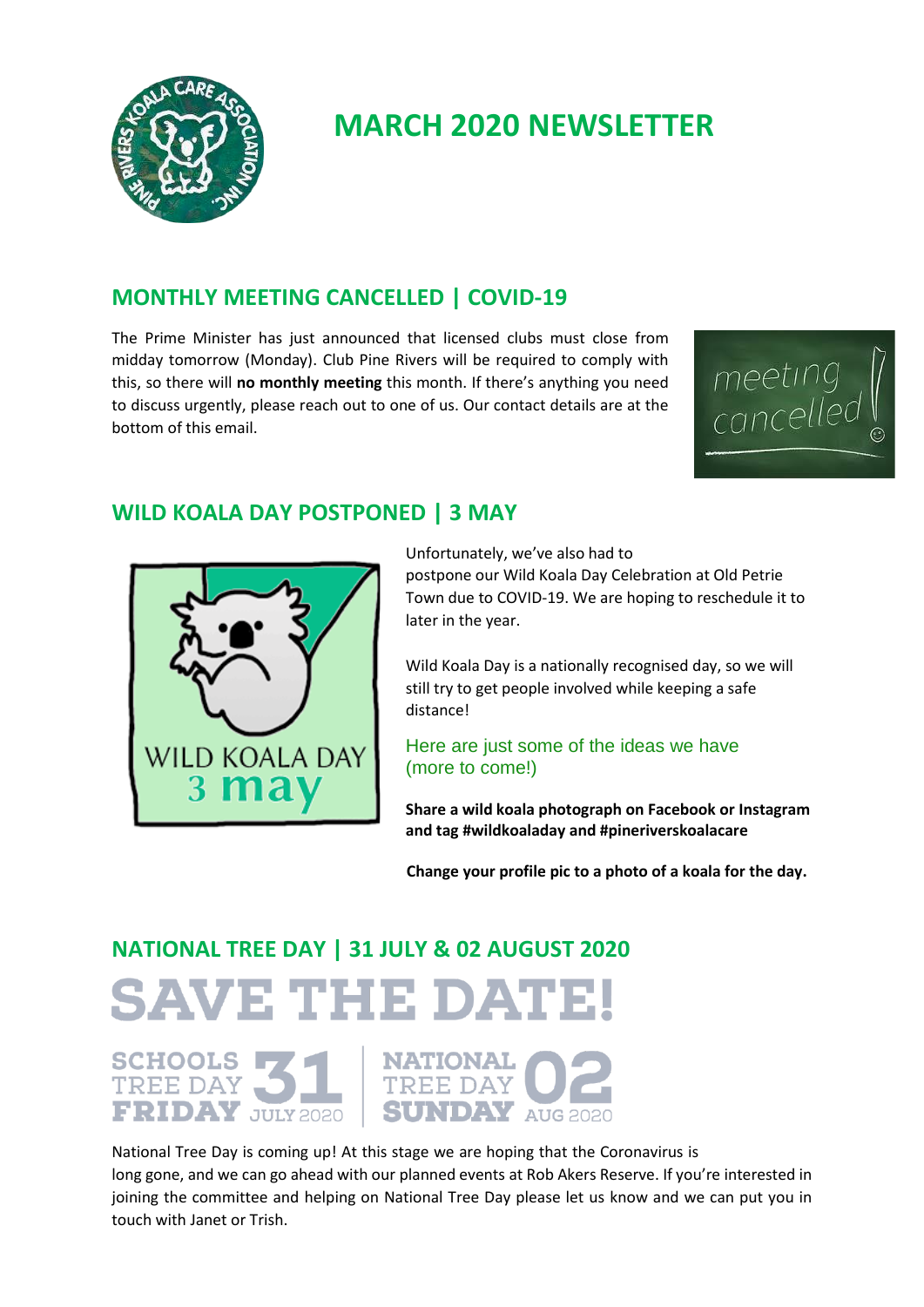## **GOOD NEWS STORY | SPIRIT GOES HOME!**

Little "Spirit" was rescued back in December after a large male koala named Bully pushed her out onto a small branch and she fell 30 metres onto the road.

Badly injured, with multiple skull fractures, she managed to clamber back up the same tree where Bully was waiting.

Rescuers from Moreton Bay Koala Rescue and Pine Rivers Koala Care staked out the tree for 24 hours, before calling on our friends at Queensland Fire and Emergency Services.

Spirit was treated by the RSPCA for 3 months, and she has now healed up beautifully. She was released on Saturday with a big cheer squad.

Go in peace little Spirit. We wish you a healthy and long life.

Well done to everyone involved!



If you have a good news story you want to share, please email vicepresident@prkoalacare.com.au

#### **BLUE CARDS – VOLUNTEERING WTH CHILDREN**



We are currently in the process of drafting a Child Safety Policy and we will publish that in due course.

In the meantime, if you volunteer with children in Queensland you must now hold a blue card.

Many of our fundraising and educational activities include working with children, and even though they're not that frequent, it will be our policy that all volunteers who wish to participate in events with children must have a blue card.

Apply for your blue card here:

[https://www.qld.gov.au/law/laws-regulated-industries-and-accountability/queensland-laws-and](https://www.qld.gov.au/law/laws-regulated-industries-and-accountability/queensland-laws-and-regulations/regulated-industries-and-licensing/blue-card/applications/apply)[regulations/regulated-industries-and-licensing/blue-card/applications/apply](https://www.qld.gov.au/law/laws-regulated-industries-and-accountability/queensland-laws-and-regulations/regulated-industries-and-licensing/blue-card/applications/apply)

If you already have a blue card, we still need to link you to our organisation. Please complete this form:<https://www.bluecard.qld.gov.au/pdf/forms/DJAG008-Link-an-applicant-or-cardholder.pdf>

Please send all applications to: [vicepresident@prkoalacare.com.au](mailto:vicepresident@prkoalacare.com.au)